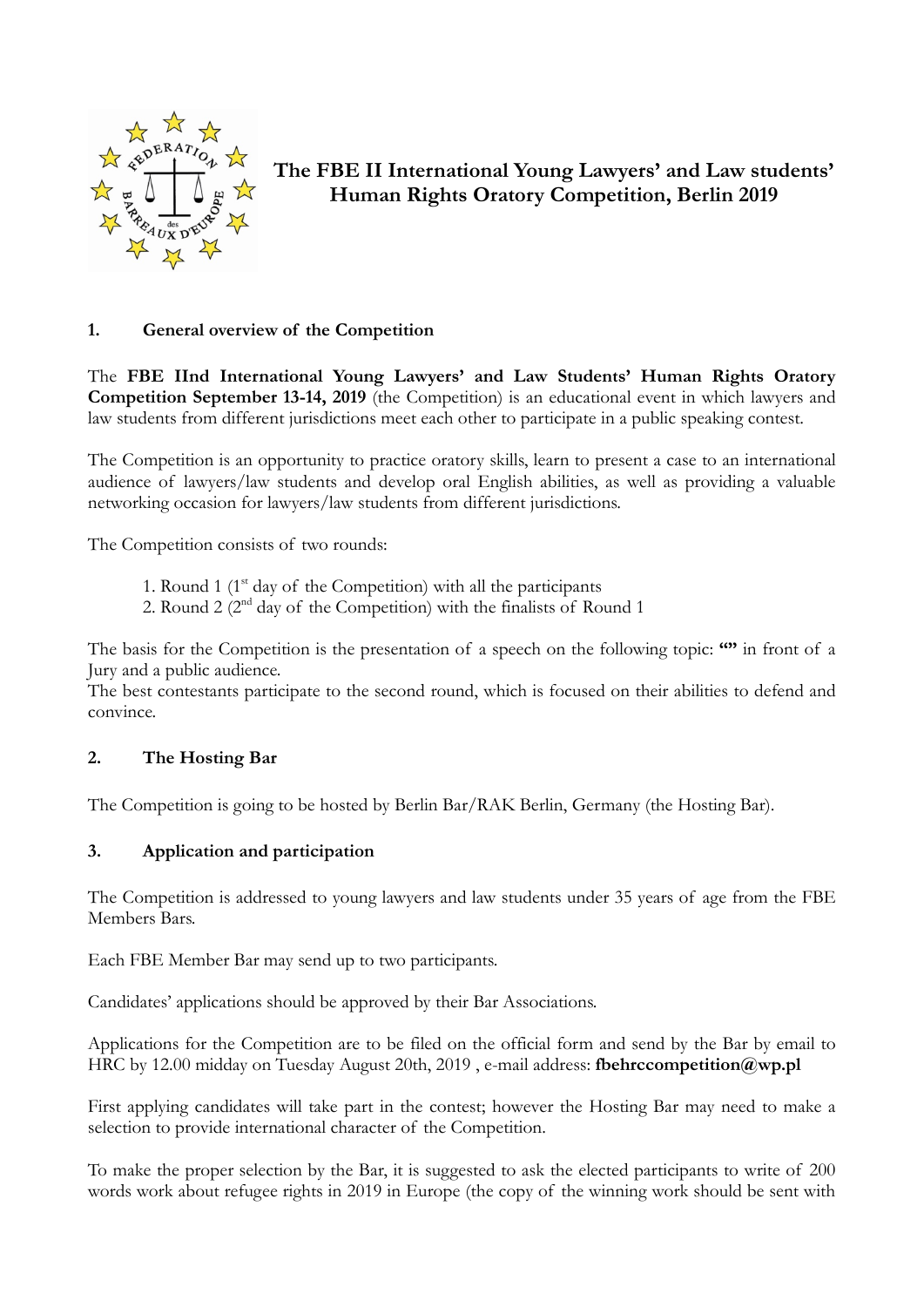the participant application).

## **4. Language of the Competition**

English is the only language of the Competition.

## **5. Organization of the Competition**

The Competition lasts 2 days.

The Competition may take place in front of a public audience.

The participants will have to wear a professional gown to present their speech. The Berlin Bar may provide gowns for the participants who did not bring their own.

## **The Hosting Bar reserves the right to cancel the competition if the number of participants is insufficient.**

The course of the Competition:

### **a) The Speech**

Round 1

TOPIC: "Freedom of Speech"

The topic is the same for all the participants.

The Speech must be an original work, by one speaker, not used in previous competition and based on a choosen by the Competitor relevant examples.

The participants are free to organize their Speech as they wish, there is no imposed format.

The Speech must not exceed 10 minutes. Participants going over the allotted time will be penalized.

Round 2

Detailed instructions will be given with the topic on Day 2.

# **b) Competition days**

#### $1<sup>st</sup>$  Day: Round 1

All participants will present their speech before the Jury.

The order of presentations will be drawn randomly before the Competition.

The Jury will have 2-3 minutes to ask questions to the participants.

The Jury will gather to deliberate after all the participants have presented their speech. They will choose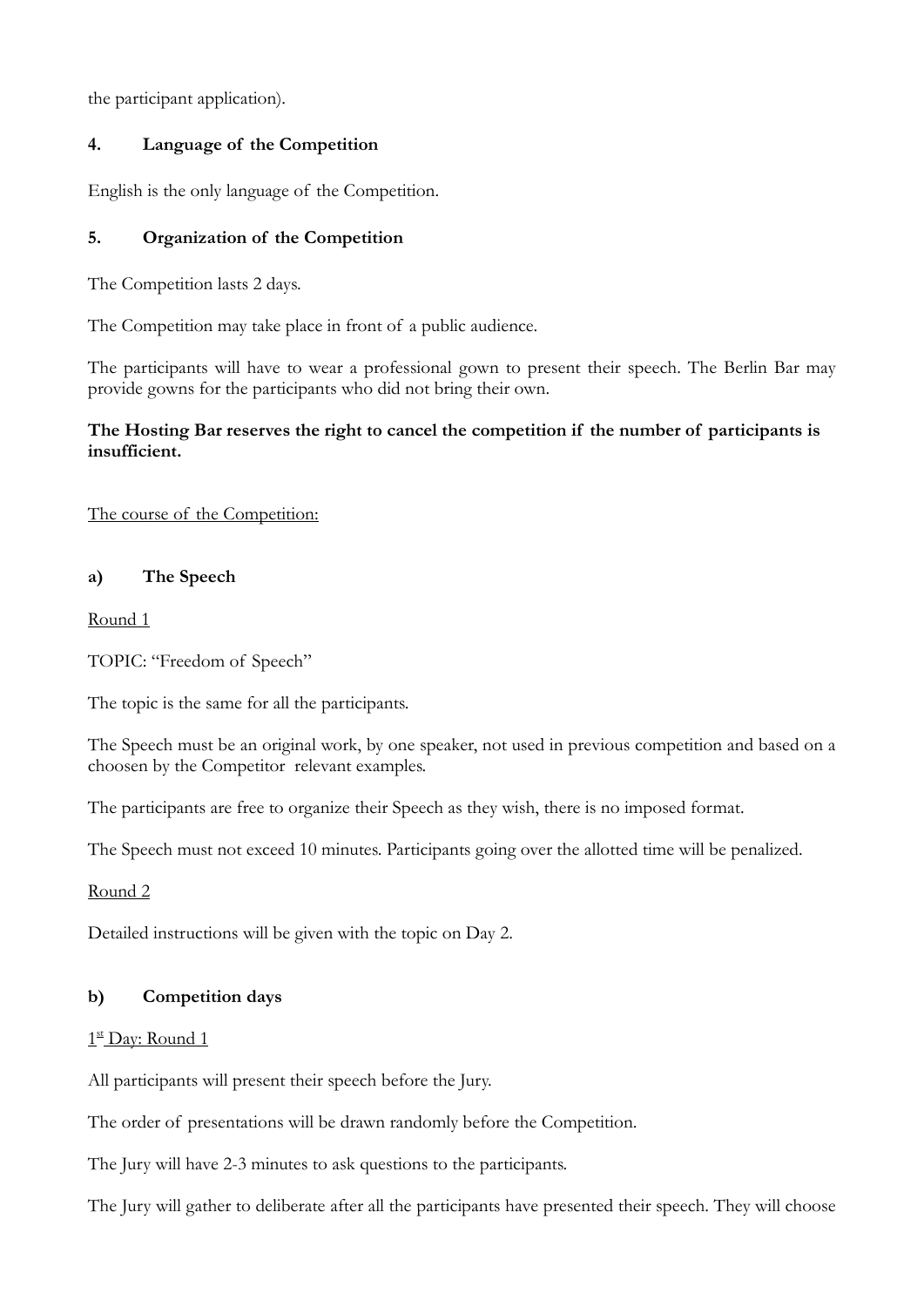the 4 best contestants who will participate to Round 2.

## $2<sup>nd</sup>$  Day: Round 2

The 4 best participants of Round 1 will be given a new topic. Two of them would have to defend the positive side and the two other the negative side.

They will have two hours to prepare a speech of 5 to 10 minutes.

They will present their speech by pairs (for and against), each participant being given 2 minutes to challenge to the arguments of their opponent.

The Jury will then gather to deliberate and announce the winner of the Competition.

# **c) Materials admitted during the Competition**

#### During the speech

The participants are allowed to use their notes during their speech.

#### During the preparation of the speech for Round 2

Only competing participants work on the topic. No external contacts.

Participants may use only the resources and equipment that they brought with them, i.e. books, lawyers programs available on their laptop (wi-fi connection will be provided by the Hosting Bar).

# **d) The Jury**

The panel of judges consists of up to 5 judges, and is chaired by the President of FBE Human Rights Commission.

The FBE HRC will provide an international panel of judges.

For Round 2, the participants from Round 1 who are not participating as contestants will also be part of the Jury and will have one joint vote in the deliberation.

Judges assess participants taking into account the content, the organization and the delivery of the Speech.

The Jury reserves the right to not select a winner if they consider the speeches presented do not meet the quality requirements that can be expected in a Competition of this type.

The Jury's decision is final. Participation to the competition implies full acceptance of the rules of the Competition and of the Jury and Organization decisions.

# **e) The prize**

The winner will receive the FBE Award and will be invited to attend the FBE Congress in Lisbon on 24-26 October 2019 to receive **the FBE Presidency Award**.